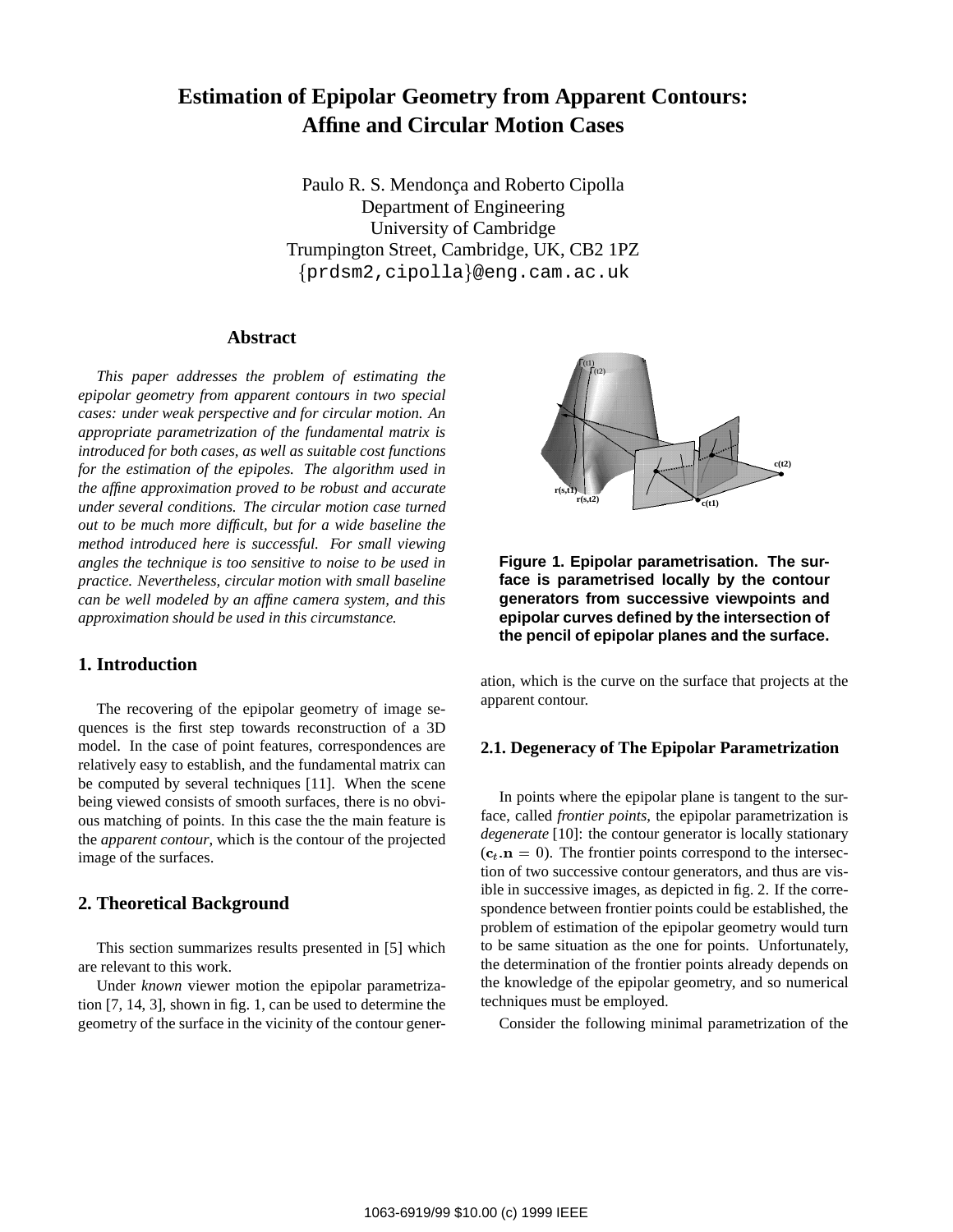

**Figure 2. A frontier point appears in the intersection of two consecutive contour generators and is visible in both views. The frontier point projects to a point on the apparent contour which is an epipolar tangency point.**

fundamental matrix:

$$
\mathbf{F} = \left[ \begin{array}{cc} \mathbf{H} & \mathbf{H} \mathbf{u} \\ \mathbf{u}'^{\mathrm{T}} \mathbf{H} & \mathbf{u}'^{\mathrm{T}} \mathbf{H} \mathbf{u} \end{array} \right],\tag{1}
$$

where

$$
\mathbf{H} = \begin{bmatrix} h_1 & h_2 \\ h_3 & h_4 \end{bmatrix}, \mathbf{u} = \begin{bmatrix} u \\ v \end{bmatrix}, \mathbf{u}' = \begin{bmatrix} u' \\ v' \end{bmatrix}
$$
 (2)  
with **u** and **u'** being the coordinates of the epipoles. Given

an initial guess for the epipoles, the matrix  $H$  can be estimated from the pencils of epipolar tangencies in both images [6]. This fixes the fundamental matrix under the parametrization above. The distances between the apparent contours and the transfered epipolar lines coming from the corresponding contours in the other image provide a geometric distance criteria [11], as shown in fig. 3, given by

$$
C = \sum_{i} \left( \frac{(\mathbf{m'}_{i}^{T} \mathbf{F} \mathbf{m}_{i})^{2}}{(\mathbf{F} \mathbf{m}_{i})_{1}^{2} + (\mathbf{F} \mathbf{m}_{i})_{2}^{2}} + \frac{(\mathbf{m'}_{i}^{T} \mathbf{F} \mathbf{m}_{i})^{2}}{(\mathbf{F}^{T} \mathbf{m'}_{i})_{1}^{2} + (\mathbf{F}^{T} \mathbf{m'}_{i})_{2}^{2}} \right), \quad (3)
$$

to be minimized by searching for the epipoles. Details of the procedure and a similar idea can be found in [2, 5]. The point to be stressed is that the algorithm is quite prone to converge to local minima, and needs at least 8 tangencies in each image, a requirement not satisfied by most images of real scenes.

## **3. The Affine Case**

When the field of view is narrow or the depth variation is small compared with the distance from the camera to the scene, the epipoles will be far from the image centre, and the epipolar lines will be approximately parallel.



**Figure 3. Illustration of the cost function to be minimised in the motion estimation algorithm. From the initial guess of the epipoles the homography is determined, and epipolar tangencies are transfered from one im**age to the other. The length d is the distance **from a tangency point in the first image and an epipolar line obtained by the transfer of an epipolar tangency from the second image.** The distance  $d'$  is found in the same way, in**terchanging the roles of the images. The cost** function is then the sum  $\sum_i (d_i^2 + d_i^{\prime\,2})$  for each **matching pair** <sup>i</sup> **of putative epipolar tangencies.**

This kind of situation suggests the use of an *affine camera model* [12] and *affine epipolar geometry* [13], that assumes that the epipoles will be at infinity, and reduces the degrees of freedom of the fundamental matrix, which will display the format shown:

$$
\mathbf{F} = \left[ \begin{array}{ccc} 0 & 0 & c \\ 0 & 0 & d \\ a & b & e \end{array} \right]. \tag{4}
$$

There are two circumstances when the *affine fundamental matrix* may be used. The first is when the affine model can be used to describe the cameras. If the principal point of a camera is  $(u_0, v_0)$ , the variation of depth in the scene is  $\Delta Z$  and the mean distance of the features of the scene to the camera is  $Z_{\text{mean}}$ , the difference of the image of a point taken from a projective camera  $(u, v)$  and its image at the affine camera,  $(u_a, v_a)$  is given by

$$
(u - u_{\rm a}, v - v_{\rm a}) = (u - u_0, v - v_0) \Delta Z/Z; \qquad (5)
$$

When the field of view is narrow, the terms  $u-u_0$  and  $v-v0$ will be small. In this case, or when the depth variation of the scene is much smaller than its mean depth, e. g.  $\Delta Z/Z <$ 0:1, the error due to the affine approximation is negligible.

Other favorable situation for the use of the affine fundamental matrix is when the motion is restricted to translation orthogonal to the optical ray and cyclorotation. In this case the affine fundamental matrix can be used even if the affine camera model is inadequate. It is important to notice that a rotation by a small angle around a distant axis is a good approximation for such motion.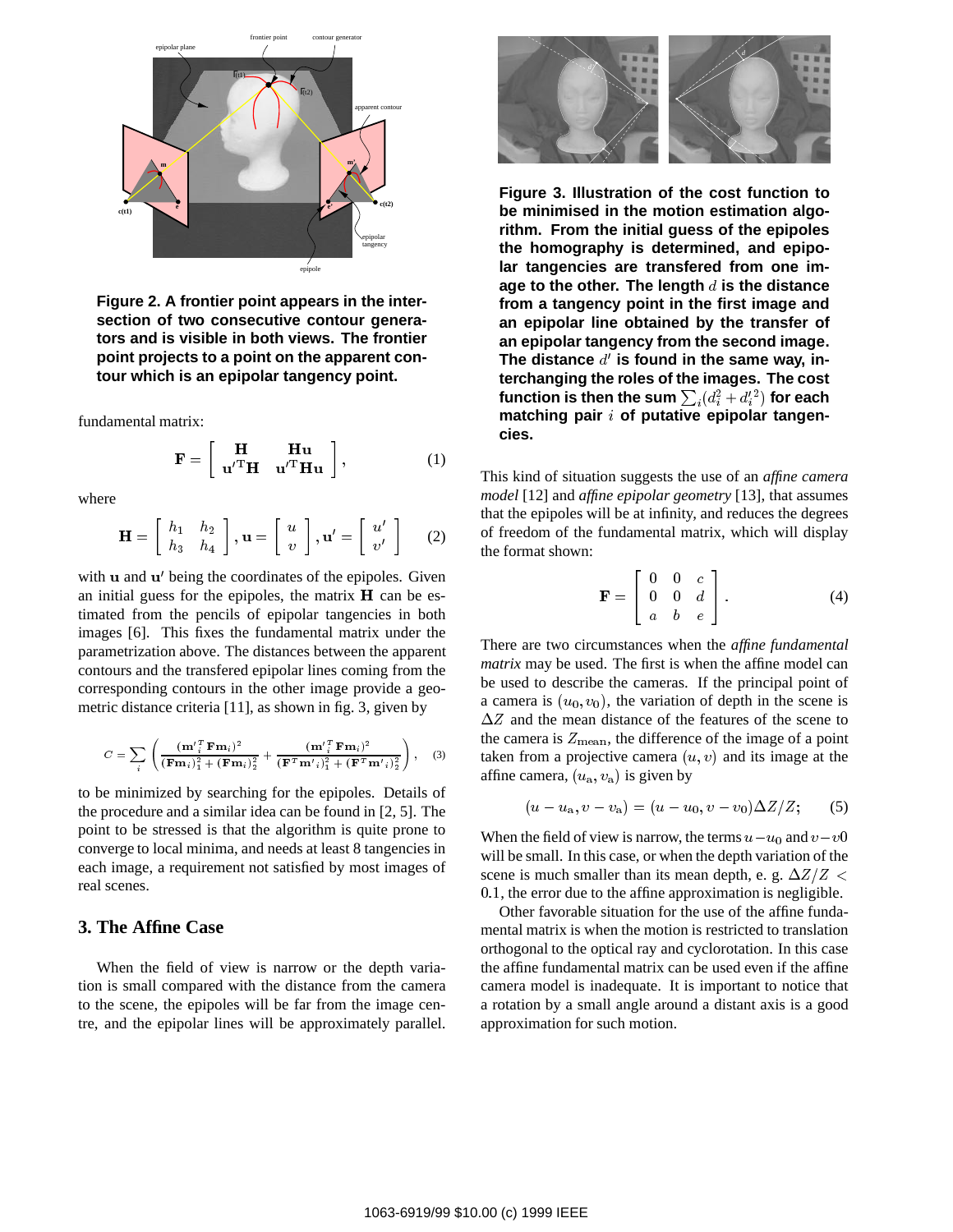

**Figure 4. Geometric interpretation of the parametrisation of the affine fundamental matrix presented in (6). The directions of the epipoles on each image are given by the an**gles  $\phi$  and  $\phi'$ , and the parameters  $\alpha$  and  $\alpha'$  are **proportional to the differences of distances**  $d_2' - d_1'$  and  $d_2 - d_1$ , respectively (see (7)).

As scale factors are not important, the affine fundamental matrix has only four degrees of freedom, and can be linearly computed from 4 point correspondences. Each epipole, as being at infinity, is described by a single parameter, corresponding to the a direction in the image plane. This observation suggests another parametrisation for the fundamental matrix, where the directions of the epipoles are made explicit. If  $\phi$  and  $\phi'$  are the directions of the epipoles in the first and second images, the affine fundamental matrix can be expressed as

$$
\mathbf{F} = \begin{bmatrix} 0 & 0 & \alpha' \sin \phi' \\ 0 & 0 & -\alpha' \cos \phi' \\ -\alpha \sin \phi & \alpha \cos \phi & \sqrt{1 - \alpha^2 - \alpha'^2} \end{bmatrix}, \quad (6)
$$

where the parameters  $\alpha$  and  $\alpha'$  are related to the distances between epipolar lines on each image. The geometric interpretation of the parameters  $\alpha$  and  $\alpha'$  can be seen in fig. 4. It is easy to show that they are proportional to the distance between epipolar lines, or, in the notation of fig. 4,

$$
\left[\begin{array}{c} \alpha \\ \alpha' \end{array}\right] = \frac{\left[\begin{array}{c} d'_1 - d'_2 \\ d_2 - d_1 \end{array}\right]}{\sqrt{(d_2 d'_1 + d_1 d'_2)^2 + (d'_1 - d'_2)^2 + (d_1 - d_2)^2}}.\tag{7}
$$

In the affine case the epipolar tangencies will be parallel lines, with directions given by the corresponding epipole, and, as in the projective case, the epipolar tangencies will touch the apparent contours at corresponding points. Since the number of degrees of freedom of the affine fundamental matrix is 4, this will also be the number of epipolar tangencies necessary for its computation. Thus, the algorithm for computation of the epipolar geometry from apparent contours in the affine case is described as follows:

- 1. Initialise estimative for the directions of both epipoles.
- 2. Determine correspondences  $\mathbf{m}_i$  and  $\mathbf{m}'_i$  from epipolar tangencies consistent with the directions of the epipoles.
- 3. Compute the affine fundamental matrix from the epipoles and the correspondences. This must be done by using the parametrisation given in (6), so the directions of the epipoles will be kept.
- 4. Minimise the the sum of geometric distances from the tangent points on the contours to the corresponding epipolar lines. The search is restricted to the directions of the epipoles, and the cost function is the same as given by (3).

#### **3.1. Experimental Results.**



**Figure 5. Estimation of the epipolar geometry from the apparent contours. The top pair of images shows epipolar tangencies estimated using the algorithm described in [5]. The bottom pair shows the results of the algorithm presented here.**

The algorithm was tested in the images shown in fig. 5, with the directions of the epipoles initialised at  $0^\circ$ . The contours were extracted by fitting B-splines to image edge data [4]. There is clear discrepancy between the results found by the general algorithm and the ones found by the algorithm for the affine case. Since there is no ground truth, the doubt will remain. However, the epipolar lines found by the algorithm using affine approximation are consistent with a planar motion parallel to the ground, since the epipolar lines are parallel to the image of the physical horizon line. This is a very reasonable guess for the actual motion used in the acquisition of the images. Also, the bottom epipolar line may give a clue that the affine approximation is indeed a good estimative. If the angles of the epipolar lines had opposite signals in respect the horizontal axis, the points put under correspondence by the epipolar geometry would be at opposite places in the bottom of the sculpture, which is, obviously, an incorrect solution. So the angles must have the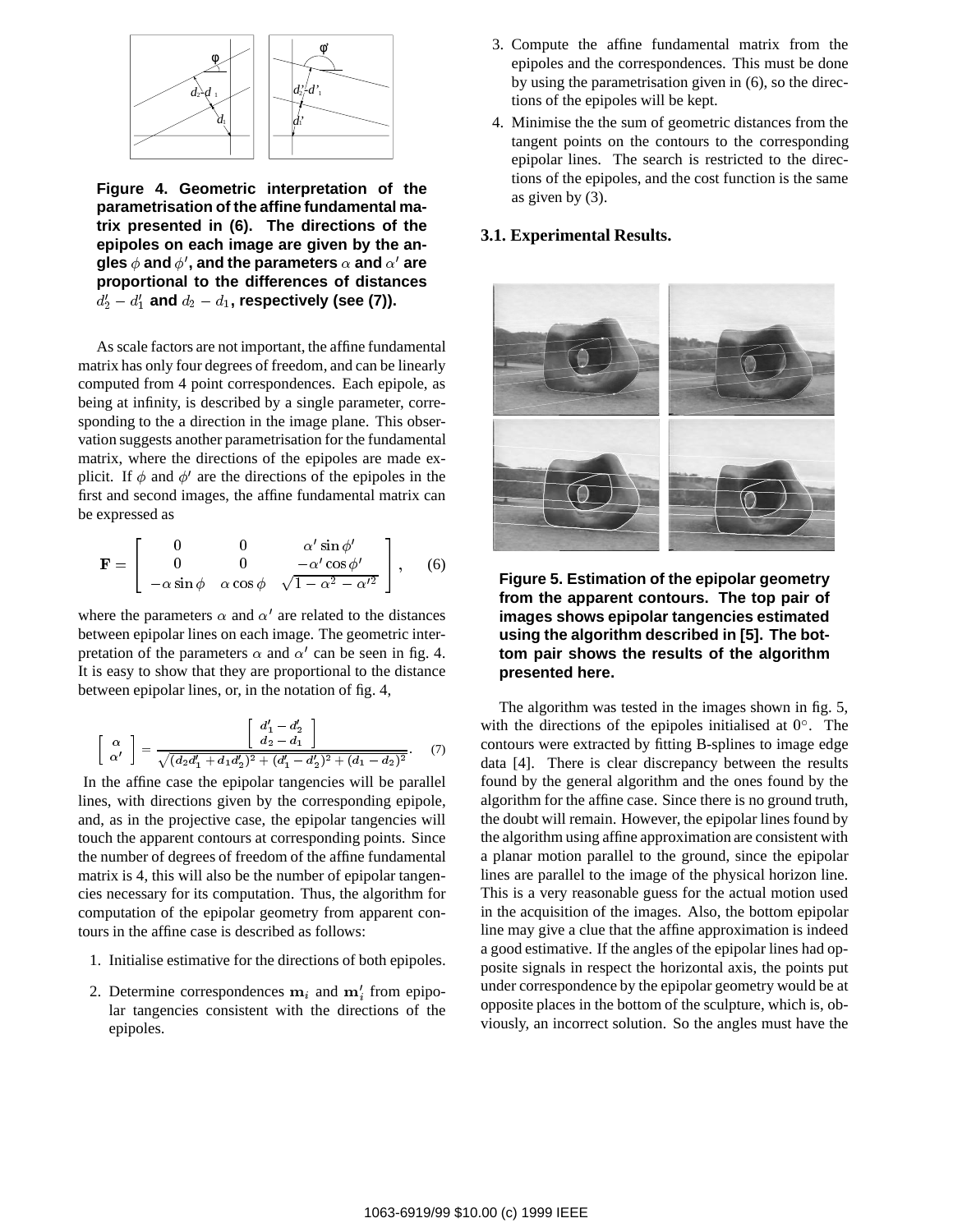same signal. Moreover, the actual values found were such that correspondent tangent points are located at the very bottom of the sculpture, which is also consistent with a rotation motion around the sculpture.

Consider now images taken from a triplet of cameras where the relative position of subsequent cameras is fixed. In this case, the epipolar geometry of adjacent cameras will also be fixed, and if two epipolar tangencies are available, a pair of estimative for the directions of the epipoles will produce, for images showing two frontier points, 4 correspondences, or 2 correspondences for each pair of images. A typical example of such configuration is when the camera undergoes a rotation at fixed angles around an arbitrary axis. This idea was explored in the experiments that follow. The algorithm previously described was implemented



**Figure 6. Images and contours used in the computation of the affine fundamental matrix. The rotation angle between successive snap**shots is  $5^\circ$  . The continuous lines and  $\times$  marks **are corresponding epipolar lines and epipolar tangencies from images a) and b), and the dashed lines a and circles are corresponding epipolar lines and epipolar tangencies from images b) and c), after convergence of the algorithm.**

for the images shown in fig. 6. Convergence was achieved after 4 to 5 iterations of both Davidon-Fletcher-Powell or Levenberg-Marquadt optimisation methods. To evaluate the results, a calibration grid substituted the dummy and the same rotation was applied (see fig. 7). The epipolar lines on the right image correctly match the points correspondent to the ones marked on left, showing the quality of the estimated epipolar geometry.

## **4. Circular Motion**

A very common situation for model acquisition is placing an object over a turn-table and taking snapshots at successive angles. There are successful methods for model reconstruction under this particular situation [8] when point features are available. However, for a smooth object, without landmarks on its surface, point correspondences are difficult to obtain. This is obviously a case for techniques based on apparent contours.



**Figure 7. Evaluation of the estimated affine epipolar geometry. The fundamental matrix estimated from the apparent contours of the rotating dummy was tested in a calibration grid under the same motion. The epipolar lines corresponding to the matches of the marked points are shown, and the distance between the lines and points is always less than one pixel, showing the accuracy of the estimation.**

There are two main image features in a stereo pair of images obtained under camera rotation: the rotation axis and the horizon line [1, 9]. If the camera intrinsic parameters are kept fixed during the rotation, the projection of the rotation axis will be a line fixed pointwise in the pair of images. The horizon line is the projection of the plane where the rotation plane, i. e., the plane orthogonal to the rotation axis that contains the camera centres. Since the rotation plane contains the camera centres, it also contains the line that passes through the camera centres. Thus, the epipoles must lie on the horizon line.

#### **4.1. Determination of the Epipolar Geometry**

The determination of the epipoles and the image of the rotation axis, henceforth called *rotation line*, is enough to fix the epipolar geometry. Since the rotation line is fixed pointwise, the epipoles and three points in the rotation line determine an homography of the epipolar lines from one image to the other. This homography, together with the epipoles, fixes the fundamental matrix and thus the epipolar geometry of the system. So, in the circular motion case the fundamental matrix has 6 degrees of freedom: 4 for the coordinates of the two epipoles plus 2 for the equation of the rotation line.

The relation between the epipoles, the rotation line and the homography is represented in fig. 8. If the images are rotated in such way that the horizon line is horizontal, the homography has a simpler expression, given by

$$
\tau' = \frac{\tau}{k - \tau(1 + k)\cot\theta},\tag{8}
$$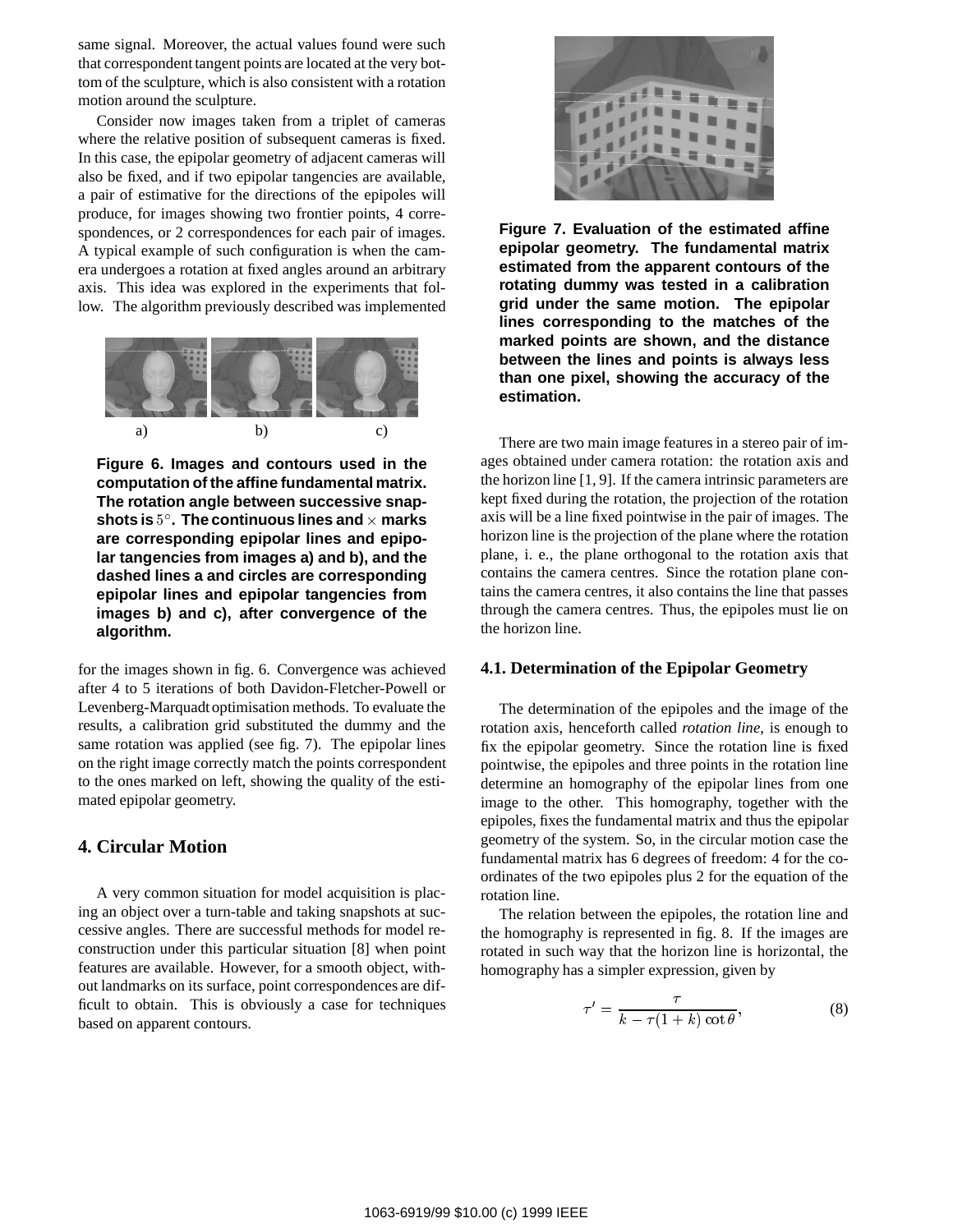where  $k = a/b$ ,  $\theta$  is the angle between the rotation line and the horizon line and  $\tau'$  and  $\tau$  are the tangents of the angles  $\psi'$  and  $\psi$  as shown in fig. 8. The parameters a and b are the distance from  $e$  and  $e'$  to the intersection of the rotation and horizon lines, as shown in fig. 8. Hence, it is possible to



**Figure 8. The homography shown in (8) re**lates the tangents  $\tau$  and  $\tau'$  of the angles  $\psi$ and  $\psi^\prime$ .

parametrise the fundamental matrix in the case of rotation motion with only 6 parameters: 4 for the coordinates of the epipoles, that fix the horizon line, 1 for the intersection of the rotation line with the horizon line and 1 for the angle between the rotation line and the horizon line.

The planes intersecting the camera centres and tangent to the surface being viewed by the cameras define epipolar lines in both images. If these epipolar lines are superimposed in a single image, they must intersect in a point at the rotation line. So, assuming that the epipoles are known, two of such tangent planes would fix the rotation line and thus the homography (see fig. 9). The position of the epipoles is controlled by four degrees of freedom (the coordinates of the epipoles), and four more tangent planes would provide enough information to determine the epipolar geometry of the pair of cameras, in the case of rotation. If more tangent planes cannot be determined but another image from a third camera, whose position relative to the second camera is the same as the relative position of the second camera to the first one, the new tangency points and the second and third camera centres will determine another pair of tangent planes and correspondent epipolar lines between images two and three. Proceeding with this, at the fourth image one would have came up with the six necessary tangent planes, and the epipolar geometry would be fixed. It is necessary that adjacent cameras be related by the same rotation and the intrinsic parameters are kept constant so the epipoles will not move. Intermediate solutions would also be possible, e. g., three tangencies and three images with adjacent cameras related by the same rotation. In general we must have  $n(i - 1) \geq 6$ , where *n* is the number of tangencies in each image and  $i$  is the number of images in order to find the epipolar geometry from apparent contours in the case of rotation. We can now summarise the algorithm for estimation



**Figure 9. Relation between the epipoles (**<sup>e</sup> and  $e'$ ), apparent contours ( $C$  and  $C'$ ), hori**zon line (**h**) and rotation line (**r**). Superimposing two adjacent images of a rotating surface, the horizon line can be determined as the line joining the epipoles. The intersection of correspondent epipolar tangencies must lie on the image of the rotation axis, which is thus fixed by two pairs of epipolar tangencies. This is enough to fix the homography relating pencils of epipolar lines between the images, according to (8).**

of the epipolar geometry in the circular motion case:

- 1. Initialise the epipoles at random positions.
- 2. Superimpose adjacent images and determine epipolar tangencies.
- 3. Fit by least-squares a line to the set of points generated by the intersection of each pair of correspondent epipolar lines. The sum of the square distance of each point to the fitted line is the cost function which will be then minimised through a search for the correct position for the epipoles.

**Preliminary Experiments.** In this first experiment with synthetic data, 4 images of an ellipsoid were taken at successive positions related by a rotation of  $2\pi/5$ rad around a fixed axis. The epipoles were initialised at coordinates  $e_0 = (4000, 200)$  and  $e'_0 = (-3000, 400)$ , far from the true values  $e = (2752.8, 0)$  and  $e' = (-2752.8, 0)$ . The epipolar tangencies passing through the epipoles were computed, and for each pair of adjacent cameras, their intersection was computed. A line was fitted to the 6 points so produced, and the sum of the square distance in pixels of each point to the fitted line is the cost function to be minimised. The gradient of this function with respect to the coordinates of the epipoles was estimated numerically, and the Davidon-Fletcher-Powell or Levenberg-Marquadtmethods were used to optimise the position of the epipoles. In fig. 10 the initial and final set of intersection points is presented, together with the correspondent estimative for the rotation line.

In fig. 11 the initial and final epipolar configuration are shown. Each picture presents the superposition of two adja